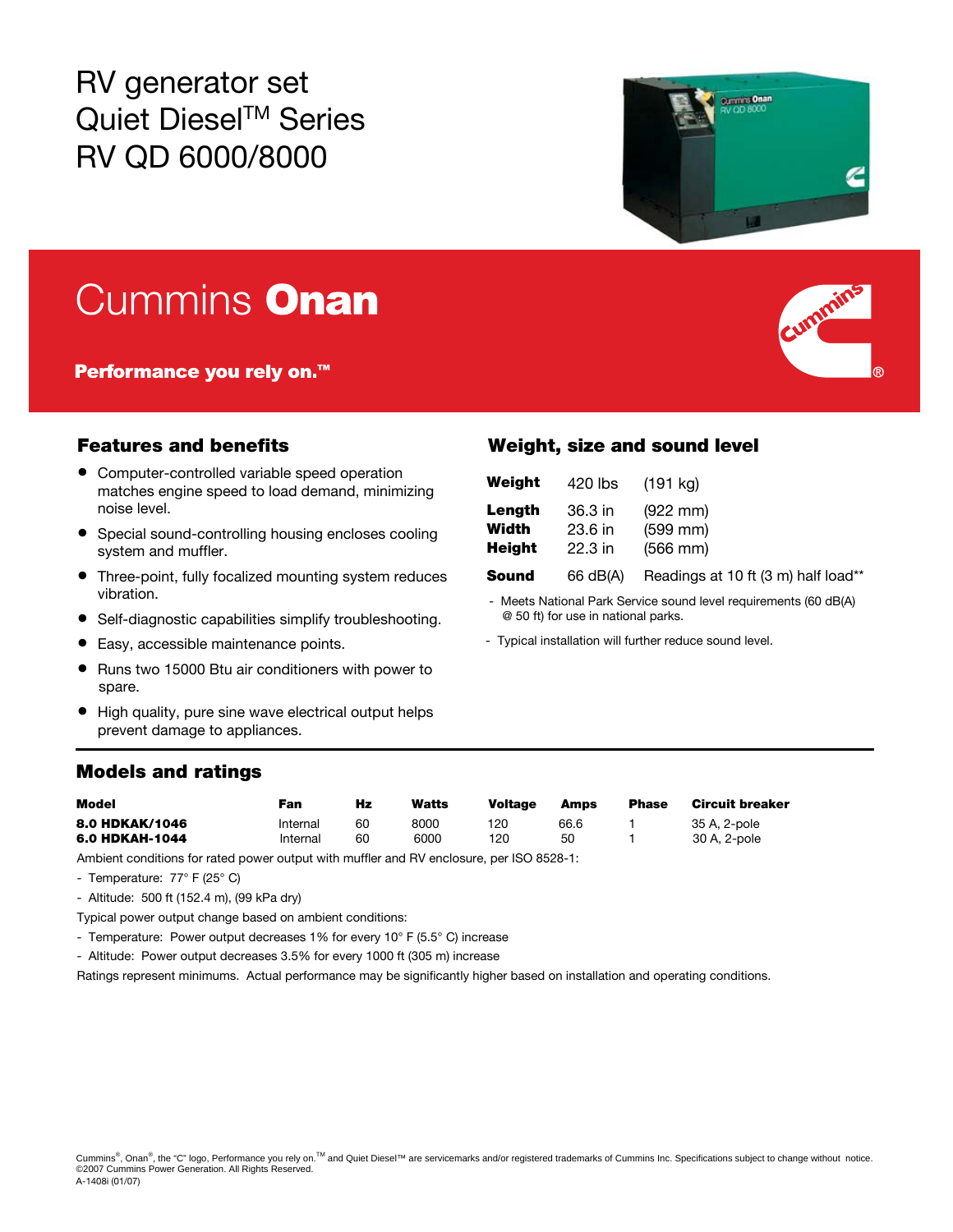#### Standard features Control system

- 3-cylinder diesel engine
- Permanent magnet alternator
- Pure sine wave output
- Digital voltage regulation w/no adjustments required
- Bottom air inlet and outlet
- Integral enclosed muffler with stationary exhaust pipe connection point
- USDA-approved spark arrestor
- Internal radiator
- Sound-insulated cover with cooling air inlet and outlet ducts
- Intake silencer
- Heavy-duty air cleaner
- Maintenance-free electronic governor
- Fused DC circuits
- Meets applicable U.S. EPA and California emissions standards
- Waterproof connector for remote operation
- Focalized mounting system
- Overvoltage, low oil pressure, over temp, over speed and overload safeties
- Bulkhead type connections for fuel and battery
- Terminal block connection for AC output
- Electric fuel pump
- Full flow oil and fuel filter
- Service and maintenance from below
- Automatic timed glow plugs for quick, easy start
- Instant one-touch stop
- Hour meter

#### Average fuel consumption:

| Diesel   | No load               | Half load              | <b>Full load</b> |
|----------|-----------------------|------------------------|------------------|
| 8.0HDKAK | 0.13 Gal/h (0.49 L/h) | 0.49 Gal/h (1.85 L/h)  | 1.02 Gal/h       |
| 6.OHDKAH | 0.13 Gal/h (0.49 L/h) | 0.40 Gal/h $(1.5 L/h)$ | 0.70 Gal/h       |

**Design:** Cummins Onan, permanent magnet Insulation system: Class H **Exciter system: None** DC brushes: None **Bearings: None Cooling:** Main engine fan cooled

- Microprocessor control
- Integrated generator set and engine control
- User and service personnel accessible diagnostics
- Fused DC circuits
- Overvoltage safety
- Low oil pressure safety
- Over speed safety
- Overload safety
- Automatic timed glow plugs
- One-touch stop

### Engine details

**Design:** 4-cycle, liquid-cooled diesel engine **Cylinders:** 3, inline vertical **Bore:** 2.64 in (67 mm) **Stroke:** 2.68 in (68 mm) **Displacement:** 43.88 cu in (719 cc) Compression ratio: 23 to 1 Lube oil capacity: 2.8 qt (2.61 L) Cooling system capacity: 4 qt (4.21 L) **Power (max) at 3600 rpm:** 16.6 hp (12.4 kW) SAE net intermittent Starting system: Remote, 12 V Fuel injection pump: Bosch MD type **Combustion chamber:** Spherical (TVCS)

8.0HD (1.85 L/h) 1.02 Gal/h (3.86 L/h) 1.02 Gal/h (3.86 L/h) 1.02 Gal/h (3.86 L/h) 0.70 Gal/h (2.65 L/h)

### Alternator details Generator set performance

Voltage regulation no load to full load:  $\pm 1\%$ Frequency regulation no load to full load:  $± 0.1%$ 

Random frequency variation for constant loads:  $\pm$ 0.5%

Random voltage variation for constant loads:  $\pm$ 0.2%

**Maximum operating ambient: Efficient radiator** cooling system permits operation at ambient temperatures to 120° F

Air conditioner operation: Will operate with two 15000 Btu air conditioners and an additional load of up to: 6000 kW - 1600 W at 100° F and 500 ft (152.4 m) altitude 8000 kW - 3100 W at 100° F and 500 ft (152.4 m) altitude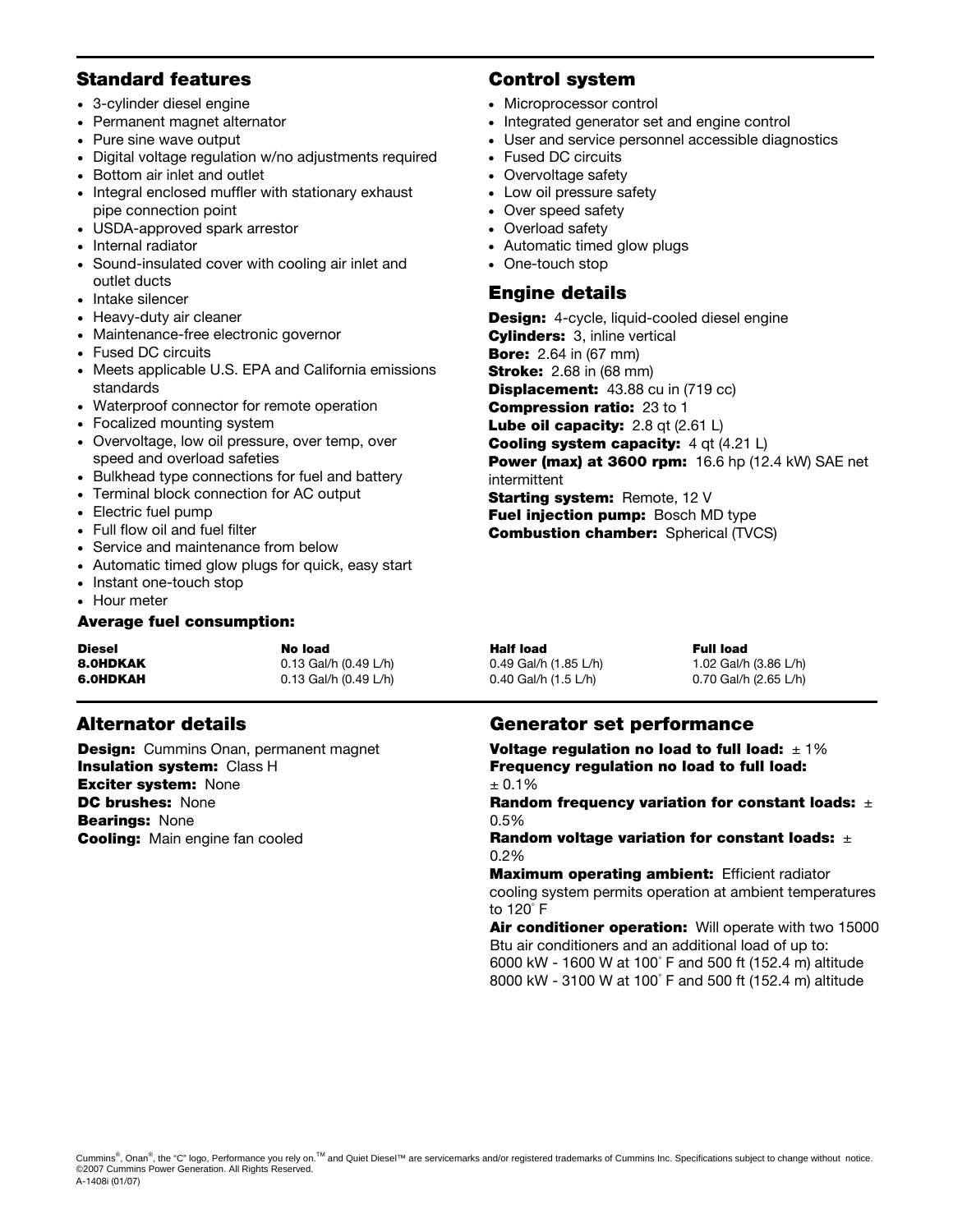## **Basic dimensions Dimensions Basic dimensions:** mm (in)



Note: This outline drawing is provided for general reference only and is not intended for design or installation. For more information see Operation and Installation manuals or obtain 500-2995 drawing and wiring diagram from your distributor/dealer.

- Conventional compartment mount

#### Accessories

- Exhaust elbow (P/N 155-2982)
- Exhaust adapter: 7 in (P/N 155-2424), 3 in (P/N 155- 2610)
- Battery: 12 V, 475 CCA at 0° F (-17.8° C) (P/N 416-0795)
- Remote wiring harnesses for use with remote panels: 10 ft (P/N 338-3490-01), 30 ft (P/N 338-3490-02)
- Remote control pigtail (P/N 300-4947)
- Remote control panels:
- Switch only (P/N 300-4942)
- Switch and hour meter (P/N 300-4943)
- Switch and DC voltmeter (P/N 300-4944)
- Full gage panel (P/N 300-5027)
- Energy command auto generator start EC-30 (P/N 018-02030)
- Energy command remote start/stop with diagnostics EC-20 (P/N 018-02020)
- Energy command wireless start/stop EC-15W (P/N 018-02015)

Note: Protected by one or more of the following patents: US 5,006,781, US 5,158,208, US 5,096,153, US 5,175,458, US 5,240,222. Other patents pending.

Cummins®, Onan®, the "C" logo, Performance you rely on.<sup>™</sup> and Quiet Diesel™ are servicemarks and/or registered trademarks of Cummins Inc. Specifications subject to change without notice. ©2007 Cummins Power Generation. All Rights Reserved. A-1408i (01/07)